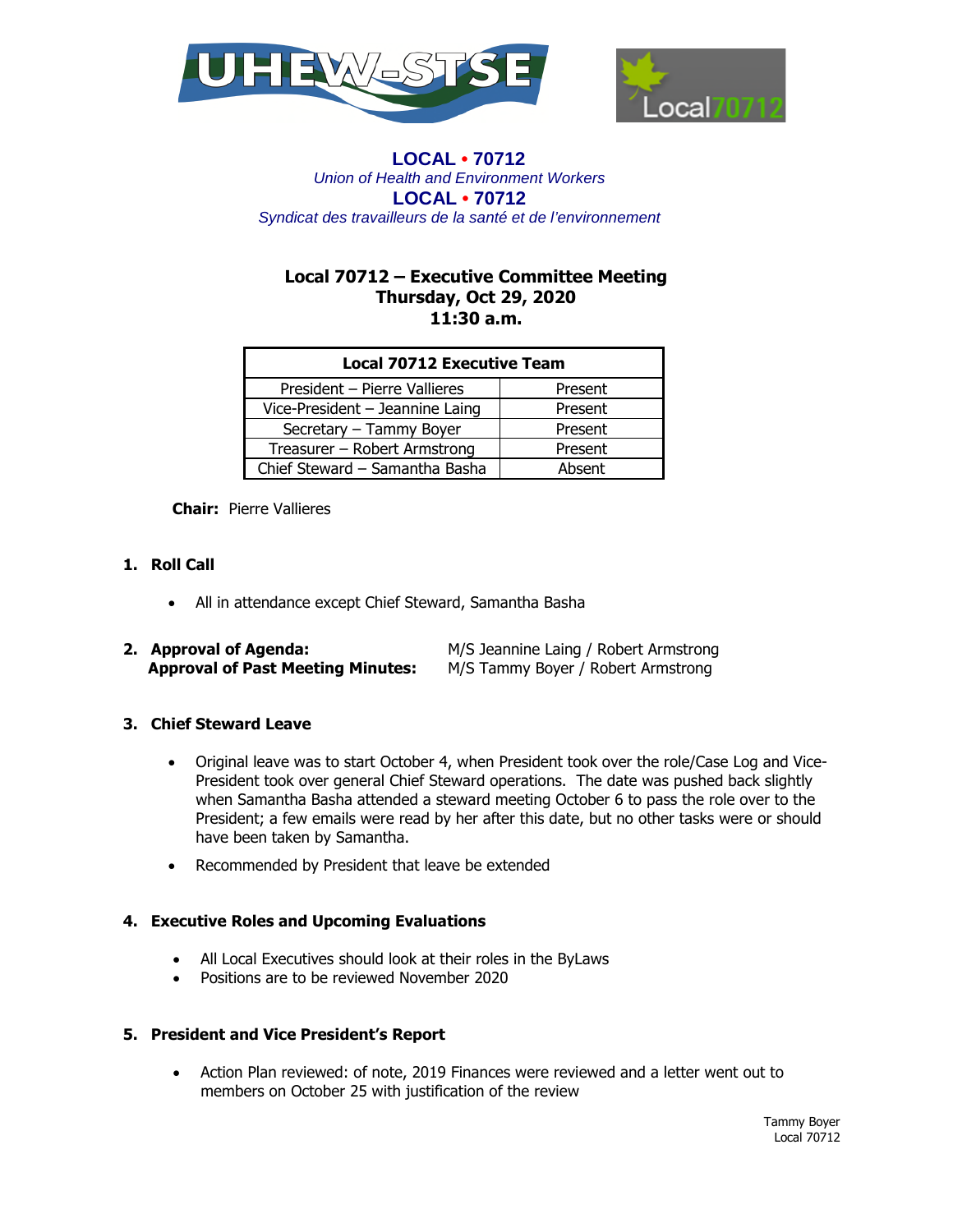



- Bargaining: PA and TC have signed the collective agreement, with SV collective agreement to be signed imminently
- UHEW masks will be provided to all Executive members
- Julie Gauthier will no longer be available to translate Meeting Minutes, and is to be paid for past work asap; President to translate in the future, but if unable, Robert Armstrong knows of someone who could assist

## **6. Treasurer Report**

- No outstanding cheques; balance has been reviewed and all reconciles
- 2019 is now closed and justification has been sent to members as to the delay
- Ready to pay out third quarter expenses; all Executive members are to send him expense claims for this period
- Before starting fourth quarter, Treasurer to have meeting with RVP regarding quarterly statements, as spreadsheets need to be revised
- It is now time to begin thinking about how to send the year's financial documents to reviewers ahead of our next AGM

# **7. Membership Report**

- Case Log updated, with one more case to be added
- All cases reviewed; many are "Code 699" cases
- Steward meeting planned within the next two weeks

## **8. Local Finances 2020 Template**

- Meeting to be set up with RVP regarding updating our financial spreadsheet
- Meeting to be set up with reviewers once expenses have been re-coded and entered in the spreadsheet; aim is for late November
- Possibly review the first three quarters now, so only the last quarter will need to be deal with at year end
- Motion: Appoint new reviewer (Julie Gauthier did not participate in the past year, so a replacement will be appointed; Scott Dey will be asked if he is available to be a reviewer) Motion postponed until a new reviewer is found

# **9. Local AGM**

- AGM will probably be held virtually
- AGM should be held and not postponed, so that ByLaws may be amended and conference attendances amended; we have the option to postpone it by one year if not feasible
- Look into Zoom Meeting as an option, as we need a tool whereby people can vote anonymously; Webex is another option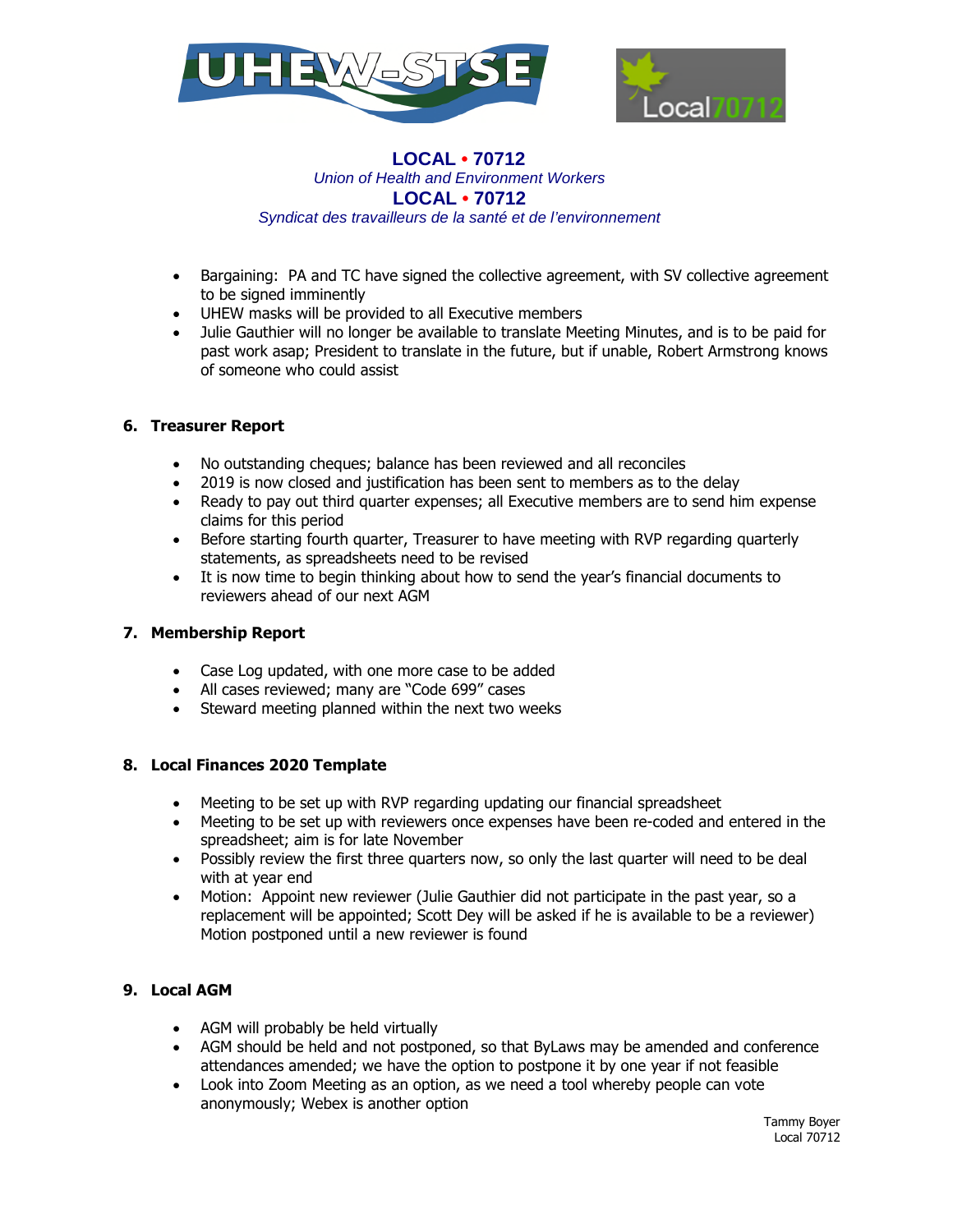



# **10. RAND/Membership List**

- Our ByLaws state that updating the RAND/Membership List is not just the duty of the Secretary, but also all of the Executive
- Vice President suggests creating a poster to send to RANDs with signing incentives (draw or gift cards?)
- Motion: Purchase two \$50 Amazon gift cards to be awarded by random draw from a pool of newly signed RANDs who signed their cards by December 1, 2020 M/S Jeannine Laing / Robert Armstrong: "Yes" votes Pierre Vallieres, Jeannine Laing, Robert Armstrong and Tammy Boyer; Samantha Basha absent - carried

## **11. Website / Newsletter**

- No newsletter was issued for September 2020
- Translations have been done for the last few sets of Minutes and are to be sent to the Webmaster
- Agendas are not all on the website (must be posted); these do not need to be translated

## **12. McAfee Purchase**

- Security software is required for the two recently purchased laptops as well as our existing laptop held by the Treasurer
- Motion: Purchase three (3) McAfee Security Licences for \$29.99 M/S Jeannine Laing / Pierre Vallieres: "Yes" votes Pierre Vallieres, Jeannine Laing, Robert Armstrong and Tammy Boyer; Samantha Basha absent - carried

# **13. Training**

 Waiting to hear about TUB and Grievance courses for Tammy Boyer, Robert Armstrong and Kathy Mateer; it will be virtual

# **14. Return to Work and OHS Committee Roles**

- Phase 1 has been postponed for all of MSC as well as for staff at River Road; no date has yet been suggested
- No OHS issues related to the Tilley Building
- Concerns brought up about Contractors working onsite at River Road
- Return to work app is being tested at PVM in Gatineau, CMC in Montreal, and one other location; users will log in to request building entry, whether for work, to pick up equipment, etc; it may affect when people go to work, as it will track numbers within buildings, including visitors
- Vice-President to reach out to other OHS groups for feedback